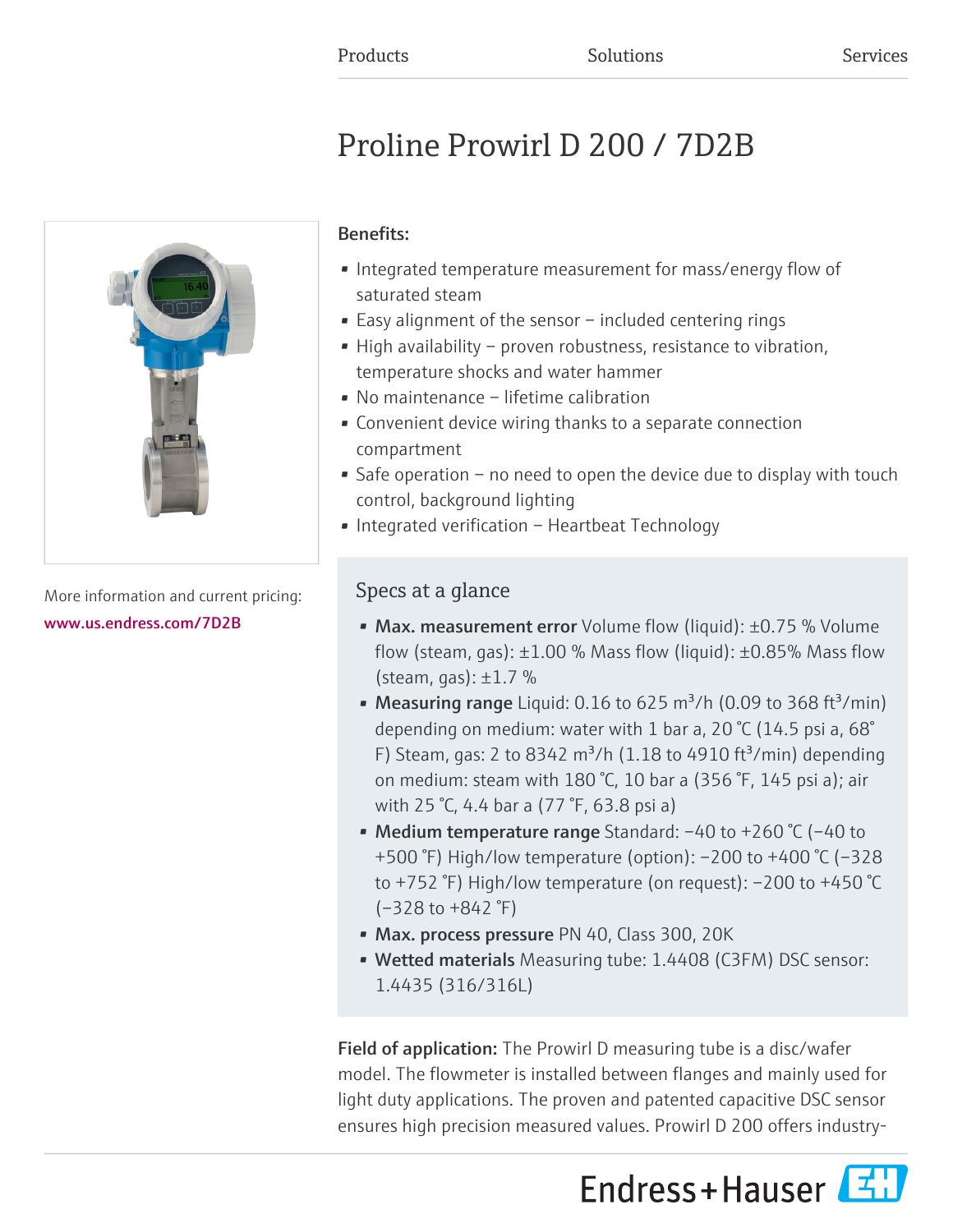compliant two-wire technology for seamless integration into existing infrastructures and control systems, as well as high operational safety in hazardous areas thanks to an intrinsically safe design, and a familiar installation procedure.

# Features and specifications

### Liquids Measuring principle

Vortex

#### Product headline

Cost-effective wafer design, available as compact or remote device version.

Integrated temperature measurement for mass/energy flow of saturated steam.

For all basic applications and for 1-to-1 replacement of orifice plates.

#### Sensor features

Easy alignment of the sensor – included centering rings. High availability – proven robustness, resistance to vibrations, temperature shocks & water hammer. No maintenance – lifetime calibration. Face-to-face length of 65 mm (2.56 in). No flanges. Low weight.

#### Transmitter features

Convenient device wiring – separate connection compartment. Safe operation – no need to open the device due to display with touch control, background lighting. Integrated verification – Heartbeat Technology. Display module with data transfer function. Robust dual-compartment housing. Plant safety: worldwide approvals (SIL, Haz. area).

#### Nominal diameter range

DN 15 to 150 (½ to 6")

#### Wetted materials

Measuring tube: 1.4408 (C3FM) DSC sensor: 1.4435 (316/316L)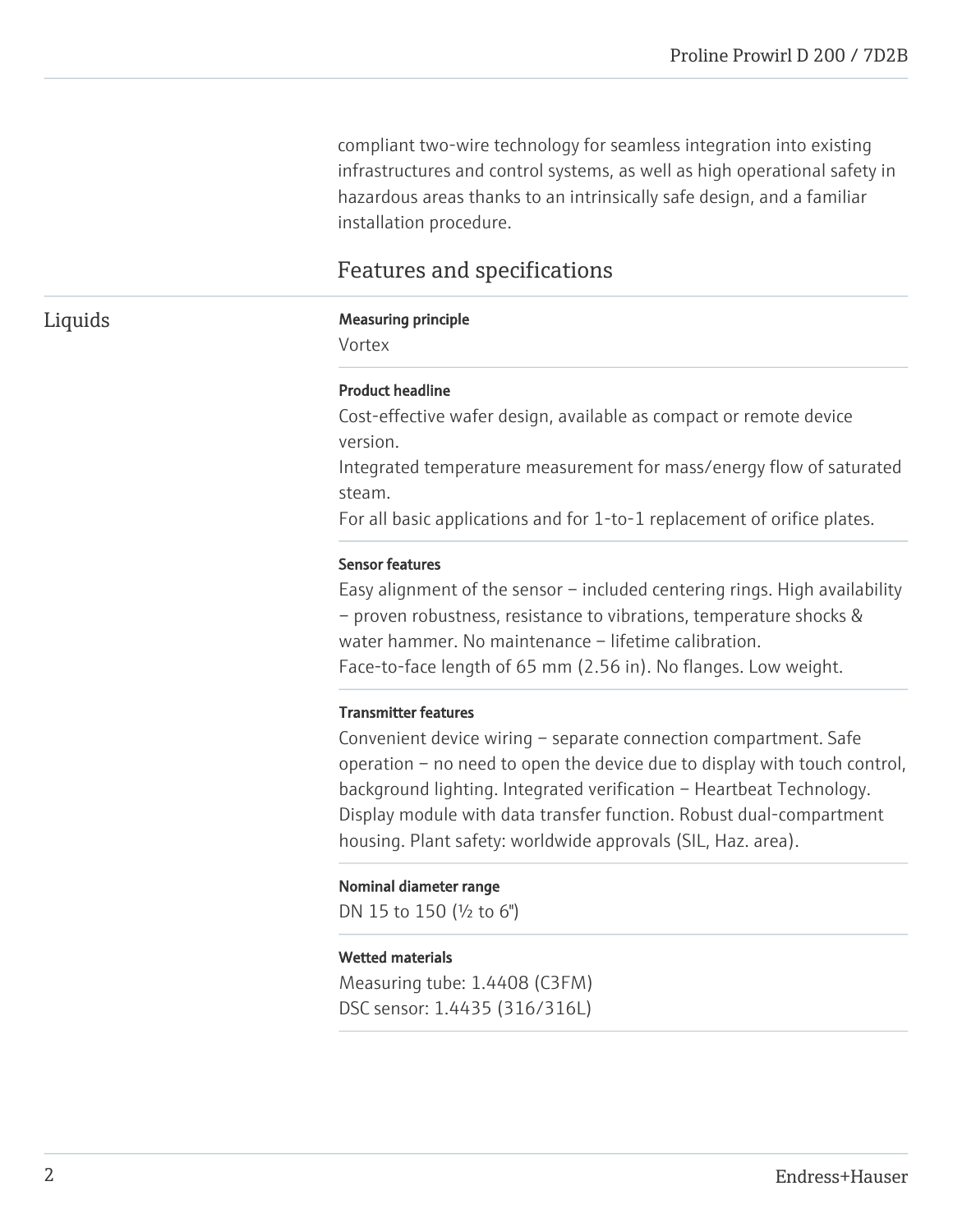# Liquids

#### Measured variables

Volume flow, mass flow, corrected volume flow, energy flow, heat flow difference, temperature

#### Max. measurement error

Volume flow (liquid): ±0.75 % Volume flow (steam, gas): ±1.00 % Mass flow (liquid): ±0.85% Mass flow (steam, gas):  $\pm 1.7$  %

# Measuring range

Liquid:  $0.16$  to 625 m<sup>3</sup>/h (0.09 to 368 ft<sup>3</sup>/min) depending on medium: water with 1 bar a, 20  $\degree$ C (14.5 psi a, 68 $\degree$ F) Steam, gas: 2 to 8342 m<sup>3</sup>/h (1.18 to 4910 ft<sup>3</sup>/min) depending on medium: steam with 180 °C, 10 bar a (356 °F, 145 psi a); air with 25 °C, 4.4 bar a (77 °F, 63.8 psi a)

# Max. process pressure

PN 40, Class 300, 20K

# Medium temperature range

Standard: –40 to +260 °C (–40 to +500 °F) High/low temperature (option): –200 to +400 °C (–328 to +752 °F) High/low temperature (on request):  $-200$  to  $+450$  °C ( $-328$  to  $+842$  °F)

# Ambient temperature range

Compact version (standard):  $-40$  to  $+80$  °C ( $-40$  to  $+176$  °F) Compact version (option):  $-50$  to  $+80$  °C ( $-58$  to  $+176$  °F) Remote version (standard):  $-40$  to  $+85$  °C ( $-40$  to  $+185$  °F) Remote version (option): –50 to +85 °C (–58 to +185 °F)

#### Sensor housing material

Sensor connection housing: AlSi10Mg, coated; 1.4408 (CF3M)

# Transmitter housing material

AlSi10Mg, coated; 1.4404 (316L)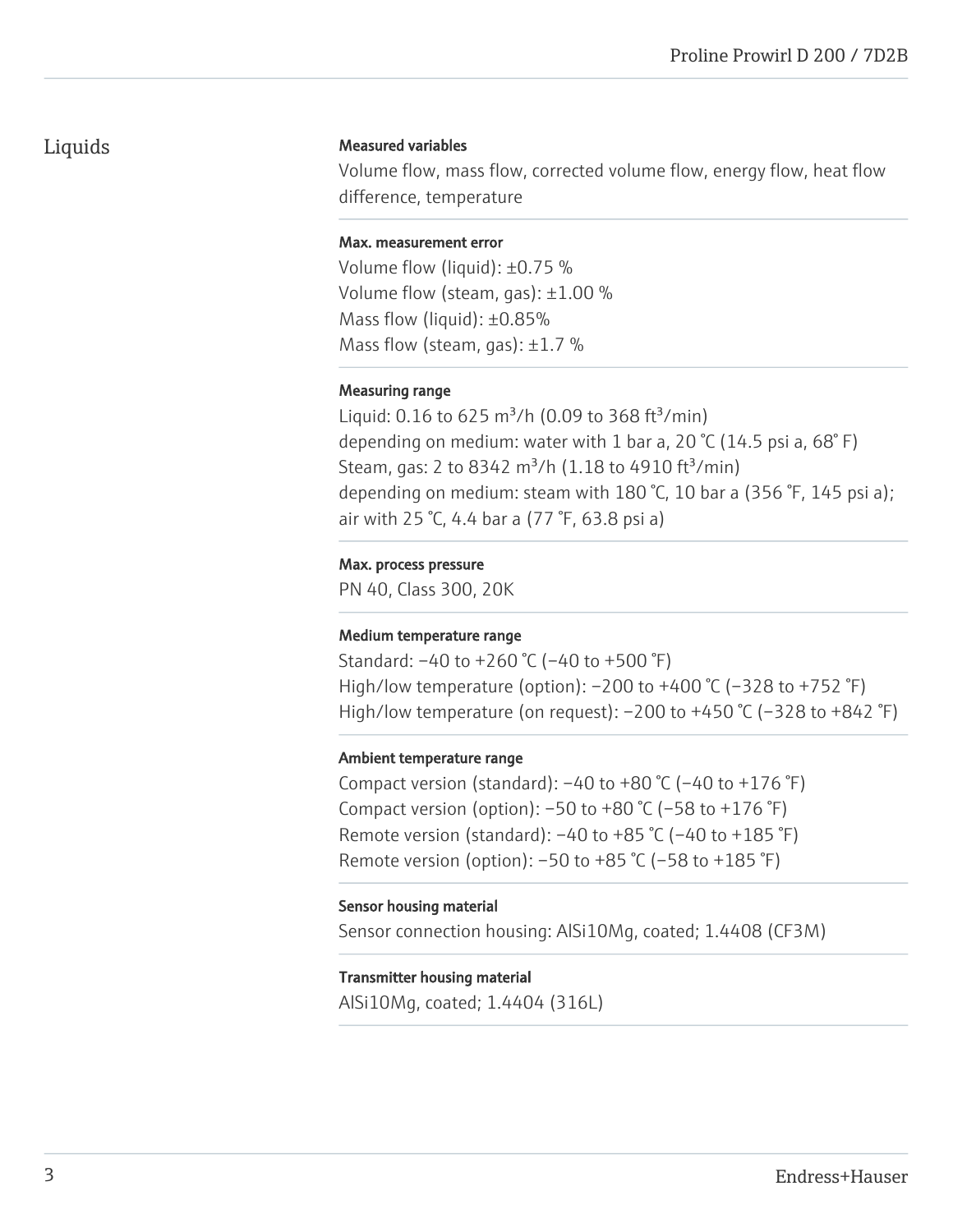# Liquids

# Degree of protection

Compact version: IP66/67, type 4X enclosure Sensor remote version: IP66/67, type 4X enclosure Transmitter remote version: IP66/67, type 4X enclosure

# Display/Operation

4‐line backlit display with touch control (operation from outside) Configuration via local display and operating tools possible Remote display available

# **Outputs**

4‐20 mA HART (passive) 4‐20 mA (passive) Pulse/frequency/switch output (passive)

# Inputs

Current input 4‐20 mA (passive)

# Digital communication

HART, PROFIBUS PA, FOUNDATION Fieldbus

# Power supply

DC 12 to 35 V (4 - 20 mA HART with/without pulse/frequency/switch output) DC 12 to 30 V (4‐20 mA HART, 4‐20 mA) DC 12 to 35 V (4 - 20 mA HART, pulse/frequency/switch output, 4 - 20 mA input) DC 9 to 32 V (PROFIBUS PA, pulse/frequency/switch output)

# Hazardous area approvals

ATEX, IECEx, cCSAus, EAC

# Functional safety

Functional safety according to IEC 61508, applicable in safety-relevant applications in accordance with IEC 61511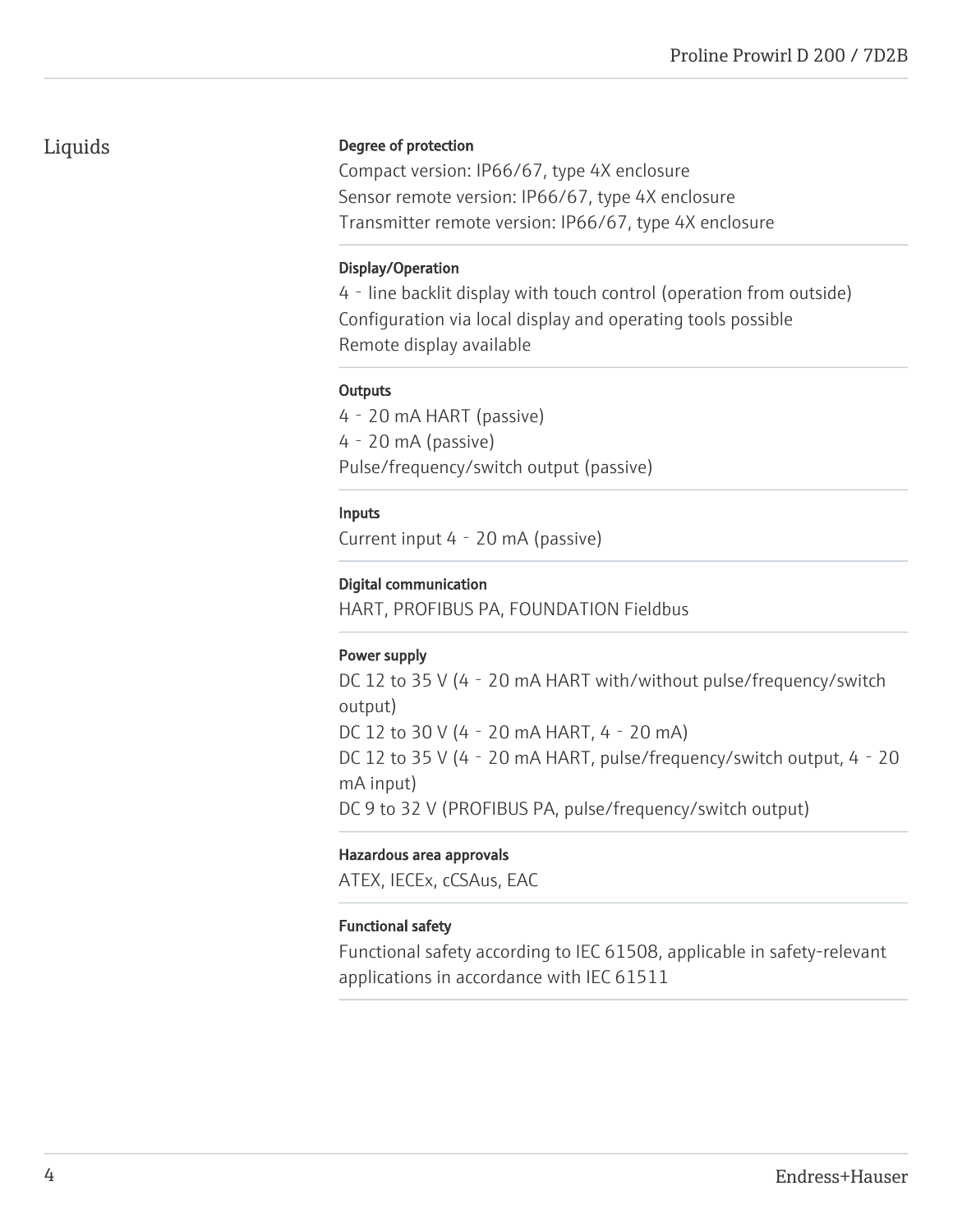Liquids

# Metrological approvals and certificates

Calibration performed on accredited calibration facilities (acc. to ISO/IEC 17025)

Heartbeat Technology complies with the requirements for measurement traceability according to ISO 9001:2015 – Section 7.1.5.2 a (TÜV SÜD attestation)

#### Pressure approvals and certificates

PED, CRN

#### Material certificates

3.1 material NACE MR0175/MR0103, PMI (on request)

#### Gas **Gas** Measuring principle

Vortex

#### Product headline

Cost-effective wafer design, available as compact or remote device version.

Integrated temperature measurement for mass/energy flow of saturated steam.

For all basic applications and for 1-to-1 replacement of orifice plates.

#### Sensor features

Easy alignment of the sensor – included centering rings. High availability – proven robustness, resistance to vibrations, temperature shocks & water hammer. No maintenance – lifetime calibration. Face-to-face length of 65 mm (2.56 in). No flanges. Low weight.

# Transmitter features

Convenient device wiring – separate connection compartment. Safe operation – no need to open the device due to display with touch control, background lighting. Integrated verification – Heartbeat Technology. Display module with data transfer function. Robust dual-compartment housing. Plant safety: worldwide approvals (SIL, Haz. area).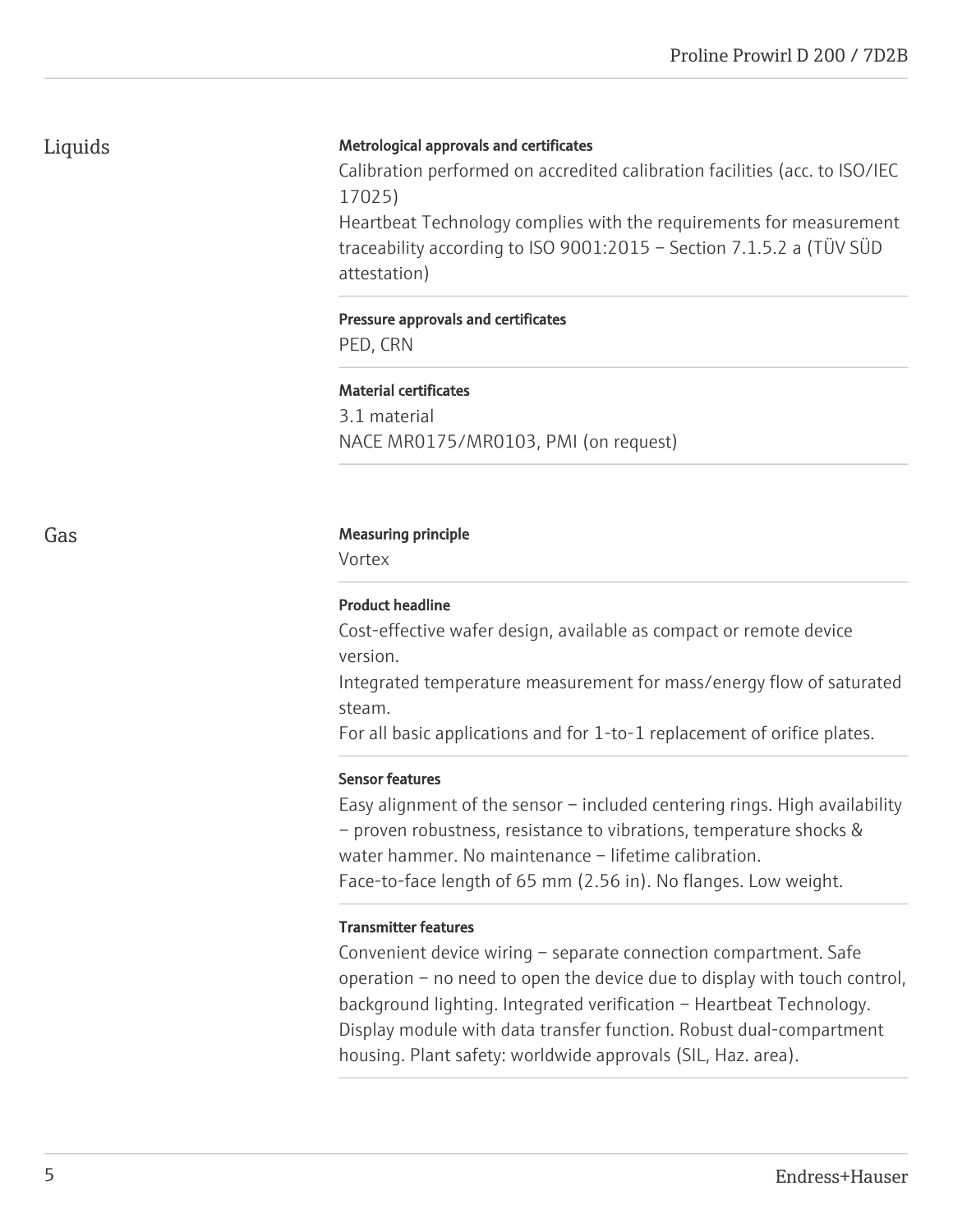### Gas

#### Nominal diameter range

DN 15 to 150 (½ to 6")

#### Wetted materials

Measuring tube: 1.4408 (C3FM) DSC sensor: 1.4435 (316/316L)

#### Measured variables

Volume flow, mass flow, corrected volume flow, energy flow, heat flow difference, temperature

#### Max. measurement error

Volume flow (liquid): ±0.75 % Volume flow (steam, gas): ±1.00 % Mass flow (liquid): ±0.85% Mass flow (steam, gas):  $\pm 1.7$  %

#### Measuring range

Liquid: 0.16 to 625 m<sup>3</sup>/h (0.09 to 368 ft<sup>3</sup>/min) depending on medium: water with 1 bar a, 20  $°C$  (14.5 psi a, 68 $°$  F) Steam, gas: 2 to 8342 m<sup>3</sup>/h (1.18 to 4910 ft<sup>3</sup>/min) depending on medium: steam with 180 °C, 10 bar a (356 °F, 145 psi a); air with 25 °C, 4.4 bar a (77 °F, 63.8 psi a)

### Max. process pressure

PN 40, Class 300, 20K

#### Medium temperature range

Standard: –40 to +260 °C (–40 to +500 °F) High/low temperature (option): –200 to +400 °C (–328 to +752 °F) High/low temperature (on request): -200 to +450 °C (-328 to +842 °F)

#### Ambient temperature range

Compact version (standard):  $-40$  to  $+80$  °C ( $-40$  to  $+176$  °F) Compact version (option):  $-50$  to  $+80$  °C ( $-58$  to  $+176$  °F) Remote version (standard):  $-40$  to  $+85$  °C ( $-40$  to  $+185$  °F) Remote version (option):  $-50$  to  $+85$  °C ( $-58$  to  $+185$  °F)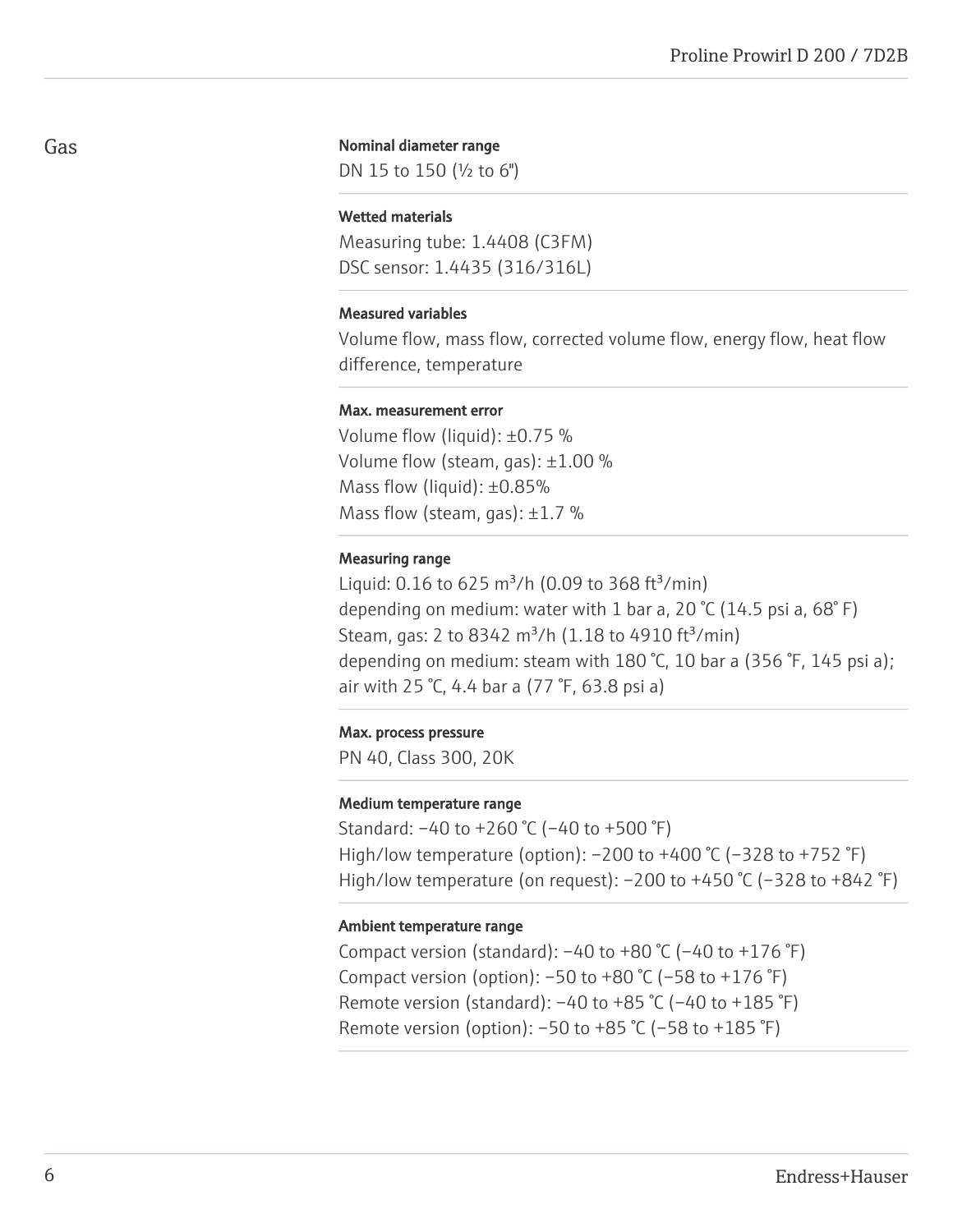#### Sensor housing material

Sensor connection housing: AlSi10Mg, coated; 1.4408 (CF3M)

#### Transmitter housing material

AlSi10Mg, coated; 1.4404 (316L)

#### Degree of protection

Compact version: IP66/67, type 4X enclosure Sensor remote version: IP66/67, type 4X enclosure Transmitter remote version: IP66/67, type 4X enclosure

#### Display/Operation

4‐line backlit display with touch control (operation from outside) Configuration via local display and operating tools possible Remote display available

#### **Outputs**

4‐20 mA HART (passive) 4‐20 mA (passive) Pulse/frequency/switch output (passive)

#### Inputs

4‐20 mA (passive)

#### Digital communication

HART, PROFIBUS PA, FOUNDATION Fieldbus

#### Power supply

DC 12 to 35 V (4 - 20 mA HART with/without pulse/frequency/switch output) DC 12 to 30 V (4‐20 mA HART, 4‐20 mA) DC 12 to 35 V (4 - 20 mA HART, pulse/frequency/switch output, 4 - 20 mA input) DC 9 to 32 V (PROFIBUS PA, pulse/frequency/switch output)

#### Hazardous area approvals

ATEX, IECEx, cCSAus

#### Other approvals and certificates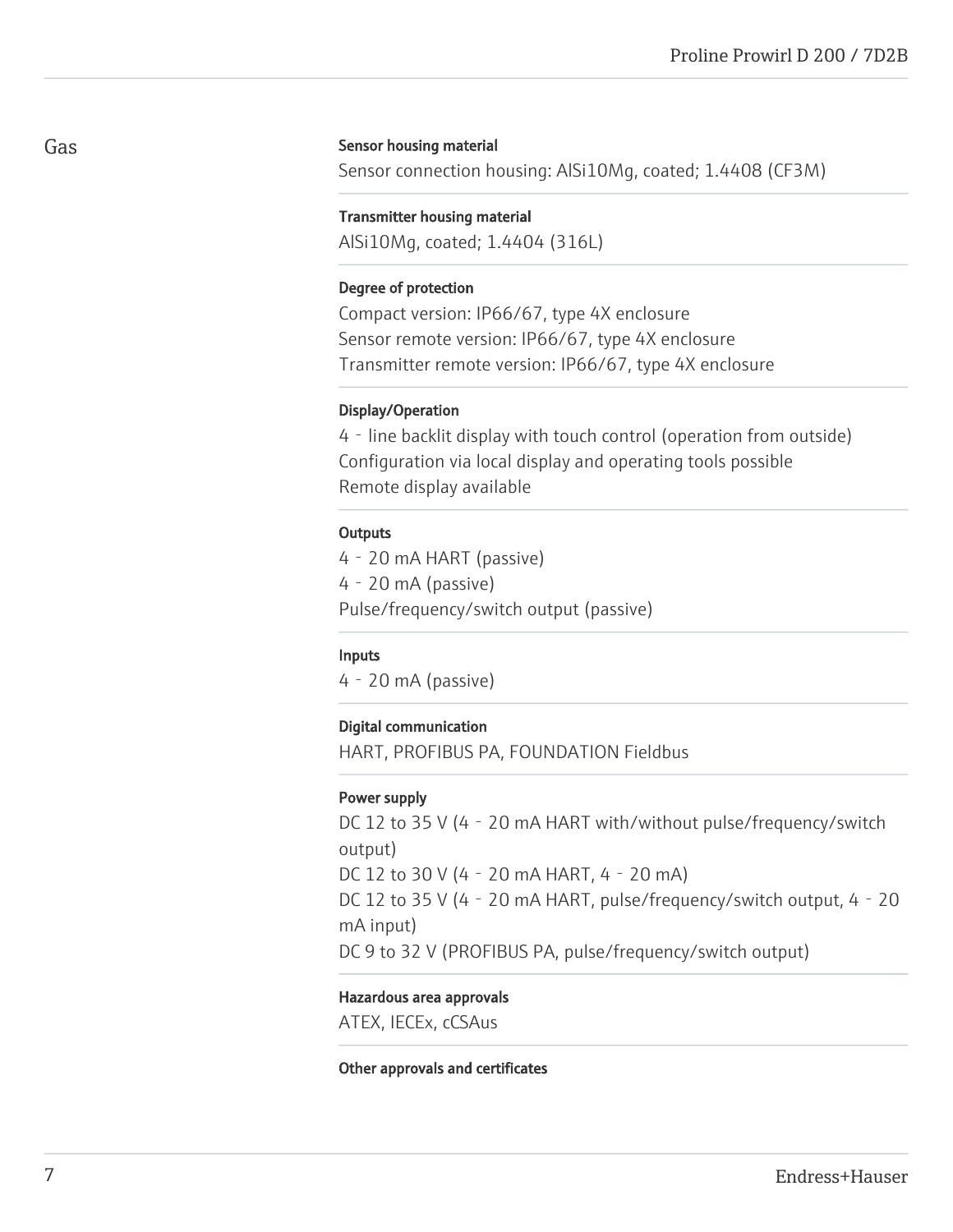#### Functional safety

Functional safety according to IEC 61508, applicable in safety-relevant applications in accordance with IEC 61511

### Metrological approvals and certificates

Calibration performed on accredited calibration facilities (acc. to ISO/IEC 17025)

#### Pressure approvals and certificates

PED, CRN

#### Material certificates

3.1 material NACE MR0175/MR0103, PMI (on request)

# Steam Measuring principle

Vortex

# Product headline

Cost-effective wafer design, available as compact or remote device version.

Integrated temperature measurement for mass/energy flow of saturated steam.

For all basic applications and for 1-to-1 replacement of orifice plates.

# Sensor features

Easy alignment of the sensor – included centering rings. High availability – proven robustness, resistance to vibrations, temperature shocks & water hammer. No maintenance – lifetime calibration.

Face-to-face length of 65 mm (2.56 in). No flanges. Low weight.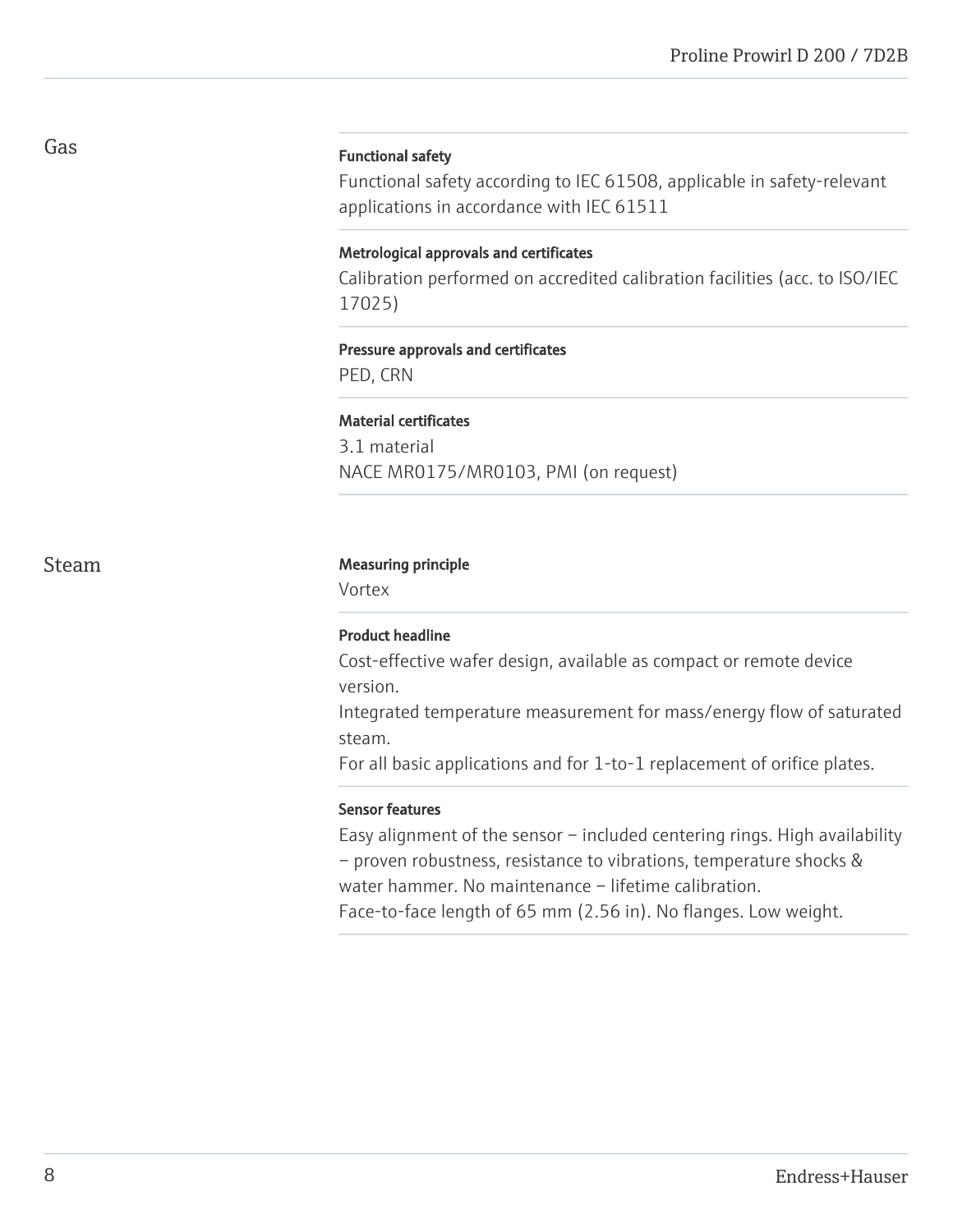# Steam

#### Transmitter features

Convenient device wiring – separate connection compartment. Safe operation – no need to open the device due to display with touch control, background lighting. Integrated verification – Heartbeat Technology. Display module with data transfer function. Robust dual-compartment housing. Plant safety: worldwide approvals (SIL, Haz. area).

#### Nominal diameter range

DN 15 to 150 (½ to 6")

# Wetted materials

Measuring tube: 1.4408 (C3FM) DSC sensor: 1.4435 (316/316L)

#### Measured variables

Volume flow, mass flow, corrected volume flow, energy flow, heat flow difference, temperature

#### Max. measurement error

Volume flow (liquid): ±0.75 % Volume flow (steam,, gas):  $\pm 1.00$  % Mass flow (liquid): ±0.85% Mass flow (steam,, gas):  $\pm 1.7$  %

# Measuring range

Liquid: 0.16 to 625 m<sup>3</sup>/h (0.09 to 368 ft<sup>3</sup>/min) depending on medium: water with 1 bar a, 20  $\degree$ C (14.5 psi a, 68 $\degree$ F) Steam, gas: 2 to 8342 m<sup>3</sup>/h (1.18 to 4910 ft<sup>3</sup>/min) depending on medium: steam with 180 °C, 10 bar a (356 °F, 145 psi a); air with 25 °C, 4.4 bar a (77 °F, 63.8 psi a)

#### Max. process pressure

PN 40, Class 300, 20K

# Medium temperature range

Standard: –40 to +260 °C (–40 to +500 °F) High/low temperature (option): –200 to +400 °C (–328 to +752 °F) High/low temperature (on request):  $-200$  to  $+450$  °C ( $-328$  to  $+842$  °F)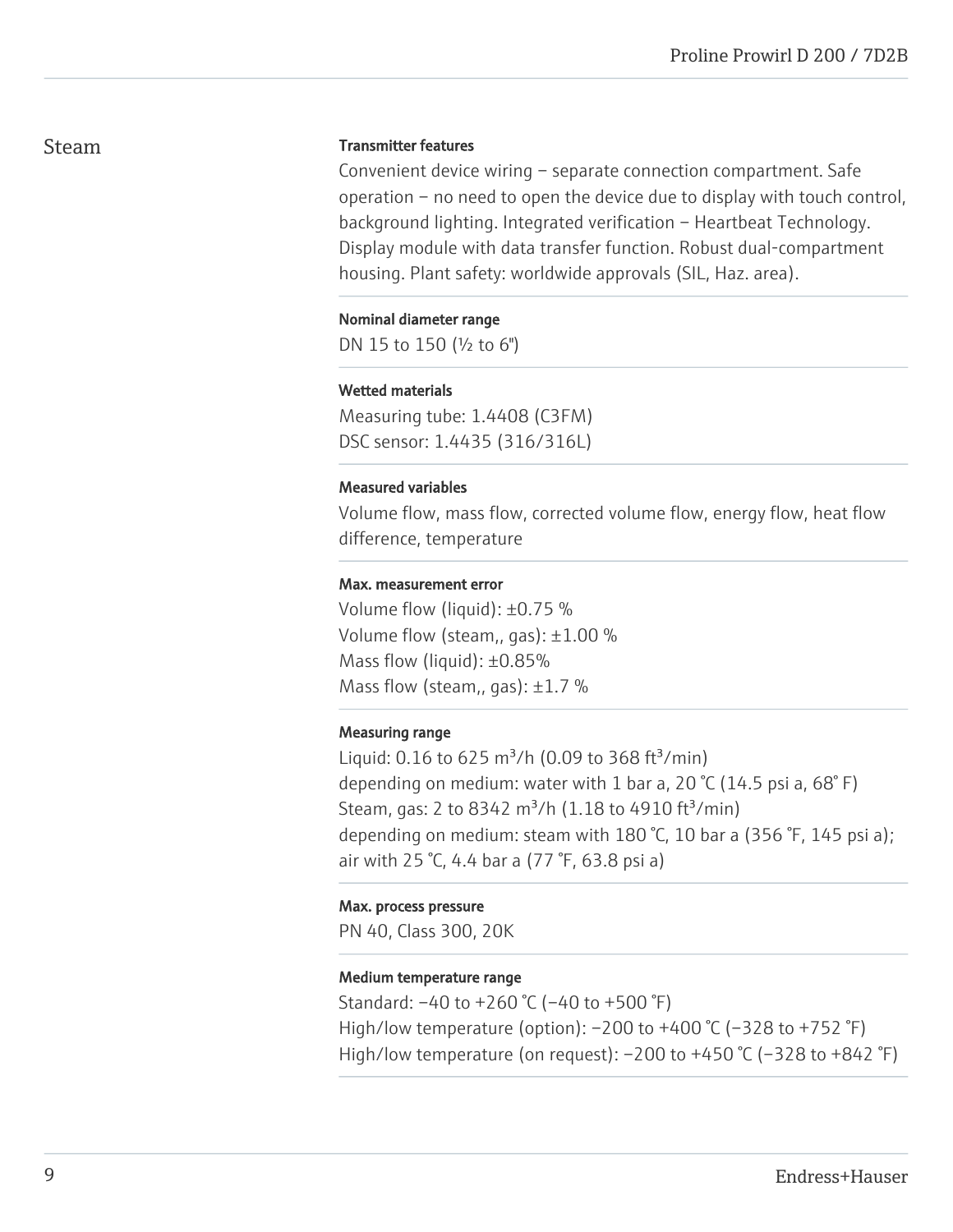# Steam

# Ambient temperature range

Compact version (standard):  $-40$  to  $+80$  °C ( $-40$  to  $+176$  °F) Compact version (option):  $-50$  to  $+80$  °C ( $-58$  to  $+176$  °F) Remote version (standard):  $-40$  to  $+85$  °C ( $-40$  to  $+185$  °F) Remote version (option): –50 to +85 °C (–58 to +185 °F)

### Sensor housing material

Sensor connection housing: AlSi10Mg, coated; 1.4408 (CF3M)

#### Transmitter housing material

AlSi10Mg, coated; 1.4404 (316L)

#### Degree of protection

Compact version: IP66/67, type 4X enclosure Sensor remote version: IP66/67, type 4X enclosure Transmitter remote version: IP66/67, type 4X enclosure

# Display/Operation

4‐line backlit display with touch control (operation from outside) Configuration via local display and operating tools possible Remote display available

# **Outputs**

4‐20 mA HART (passive) 4‐20 mA (passive) Pulse/frequency/switch output (passive)

# Inputs

4‐20 mA (passive)

# Digital communication

HART, PROFIBUS PA, FOUNDATION Fieldbus